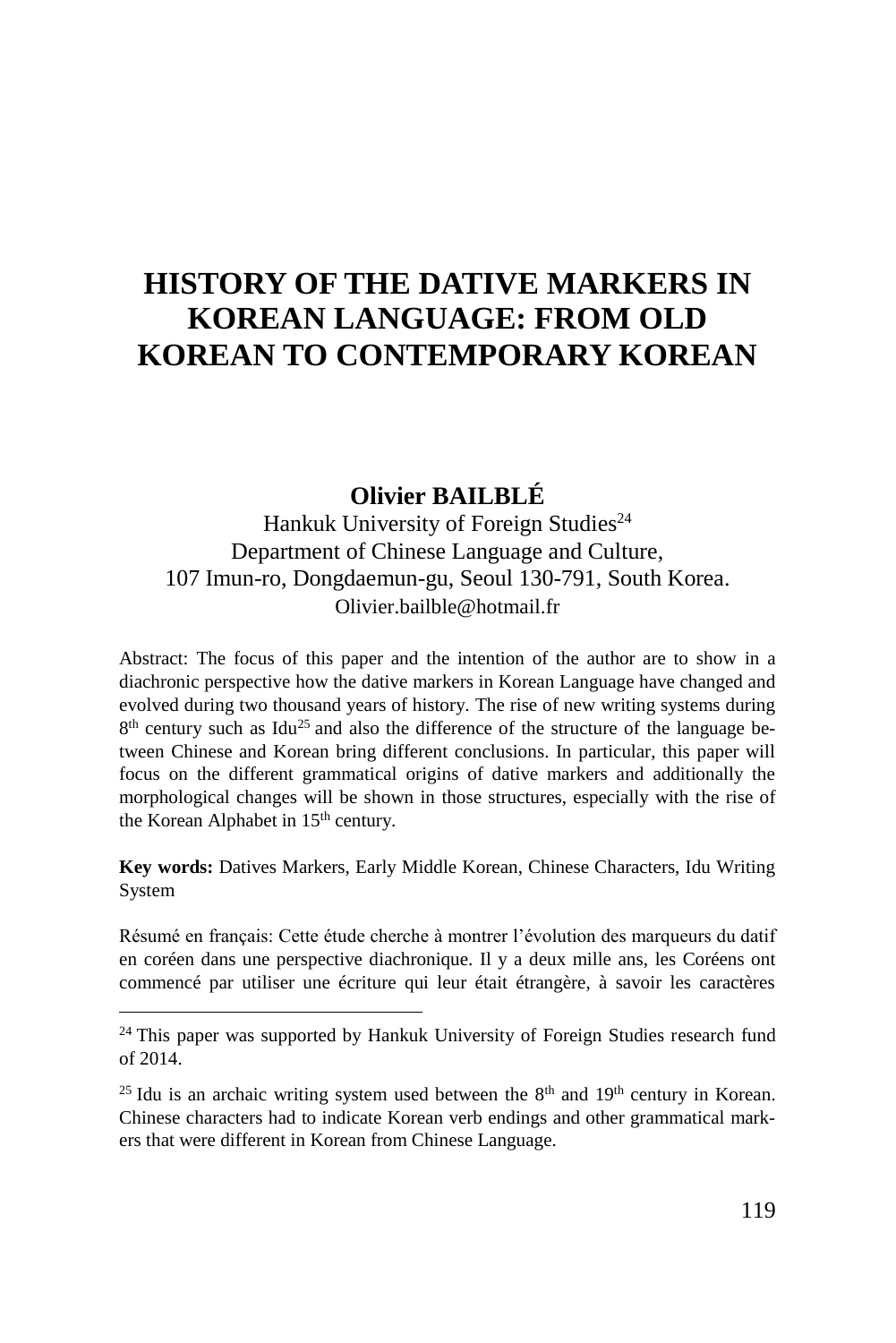chinois. Les documents étant très peu nombreux, on doit toutefois attendre le Ve siècle avec la stèle de Kwanggaet'o pour voir apparaitre les premières formes de marqueurs du datif. Mais le texte est entièrement écrit en utilisant la grammaire du chinois de Chinois, et sa lecture est donc difficile. C'est pour cette raison qu'à partir de cette époque, les Coréens vont modifier la structure du chinois classique et l'adapter à celle du coréen. Cette mutation sera symbolisée avec l'avènement des Idu « lecture pour les fonctionnaires ». Le système Idu permet en effet de retranscrire les formes grammaticales du coréen absentes dans les textes antiques. Vers le XIIe siècle, on arrive d'ailleurs à identifier clairement un marqueur du datif issu du système Idu. Le système d'écriture va connaitre une autre évolution importante avec la création de l'alphabet coréen. Des lors, la plupart des marqueurs grammaticaux autrefois exprimés à l'aide des caractères chinois dans le cadre du Idu vont disparaitre pour la plupart et être remplacés par le H'angeul. Les marqueurs du datif ne feront pas exception à la règle, on verra par ailleurs que beaucoup de ces termes possèdent des origines bien différentes. Le coréen, imprégné par le confucianisme devra en effet conjuguer les marqueurs du datif avec des degrés de politesse propre à une société hiérarchisée. Ces origines, nous les retrouvons aujourd'hui dans le coréen contemporain, qui sont précisément utilisées en fonction de la personne à qui l'on s'adresse.

**Mots clés:** marqueurs du datif, coréen pré médiéval, caractères chinois, Idu.

#### 한국어 여격조사의 역사: 고대한국어에서부터 현대한국어까지

개략: 이 연구는 한국어 여격의 변화를 통시적 관점에서 다루고 있다. 이천 년 전 한국인들은 외국에서 온, 다시 말해 한자를 사용하기 시작하였다. 풍부하지 않은 자료로 첫 번째 여격의 초기형태를 엿보기 위해서는 5 세기 광개토대왕의 비문을 참고해야만 한다. 하지만 광개토왕의 비문의 글은 중국어 문법에 따라 한자어로 쓰여 있어 문장에 대한 판독은 쉽지 않다. 바로 이러한 이유로 그 시대부터 한국사람들은 전통적인 한자어 구조를 한국어의 구조에 맞게 변경하기 시작하였다. 이러한 변화는 이두 표기법 (관료들의 문자) 의 출현에서 엿볼 수 있다. 이두 표기법은 고대의 텍스트에 존재하지 않은 한국어의 문법적인 형태를 재현해주고 있다. 게다가 12 세기경에는 우리는 이두 표기법의 여격에서 분명하게 이 변화를 알아볼 수 있다. 한편 이두 표기법은 훈민정음 창제로 또 다른 중요한 발전을 맞이하게 된다. 이두 표기법으로 표현된, 중국어의 차용으로 표기된 조사는 대다수 한글로 대체되어 사라지게 된 것이다. 여격 또한 이 변화에 예의 없이 원래의 기원과는 많이 달라진 형태를 보여준다. 유교사상의 결합으로 생긴 사회계층에 의한 높임말에 변화에 따라 여격의 변화가 생기는 것이다. 이러한 기원은 우리가 누구와 대화하느냐에 따라 다르게 표현되는 현대 한국어에서 쉽게 찾아볼 수 있다.

[키워](http://krdic.naver.com/detail.nhn?docid=38981900)드: 여격조사; 중세한국어; 한자; 이두.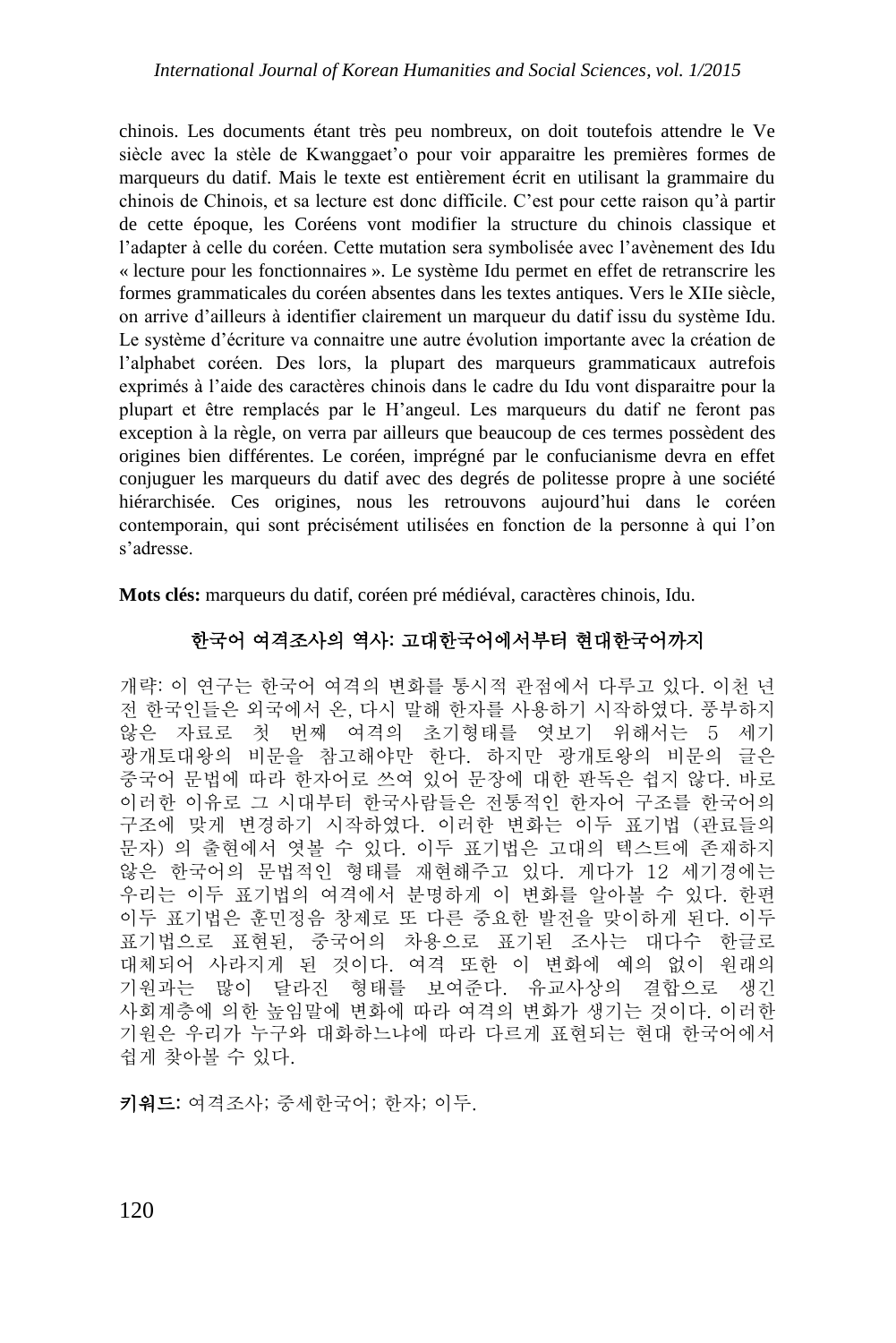1. Chinese Archaic Period: 1200 BC to 300 BC (shànggǔ hànyǔ上古漢語)

We have various dative constructions in Archaic Chinese which are identified (Peyraube, 1986:27). There are three main dative structures in Archaic Chinese and two main dative markers:  $y$ ú  $\pm$  and Yí  $\mu$ 

- $-V+ IO+DO<sup>26</sup>$
- $V+DO+ y$ ú  $\mp + IO$
- $-Yi \quad \text{L1+DO+V+IO}$

Those structures concern the period called "Proto-Korean" (Ān and Shàng 2009: 54–7) but Chinese Characters were introduced into the Korean Peninsula around 100 BC. Nevertheless, it's interesting to see the evolution of the dative constructions since the Archaic Period.

#### 1.1. Historical Background

China established four garrisons for almost four centuries from 108 B.C. to 314 in order to control this area. Kokuryŏ (37 BC–668 AD)<sup>27</sup>, slowly began to conquer the garrisons and eventually absorbed them into its own territory (Fabre, 2001:23).

<sup>26</sup> IO: Indirect Object and DO is Direct Object.

<sup>&</sup>lt;sup>27</sup> The Three Kingdoms of Korea refers to the ancient Korean kingdoms of Kokuryŏ, Baekje and Silla, which dominated the Korean peninsula and parts of Manchuria for much of the 1st millennium. The Three Kingdoms period ran from 57 AD until Silla's triumph over Kokuryŏ in 668.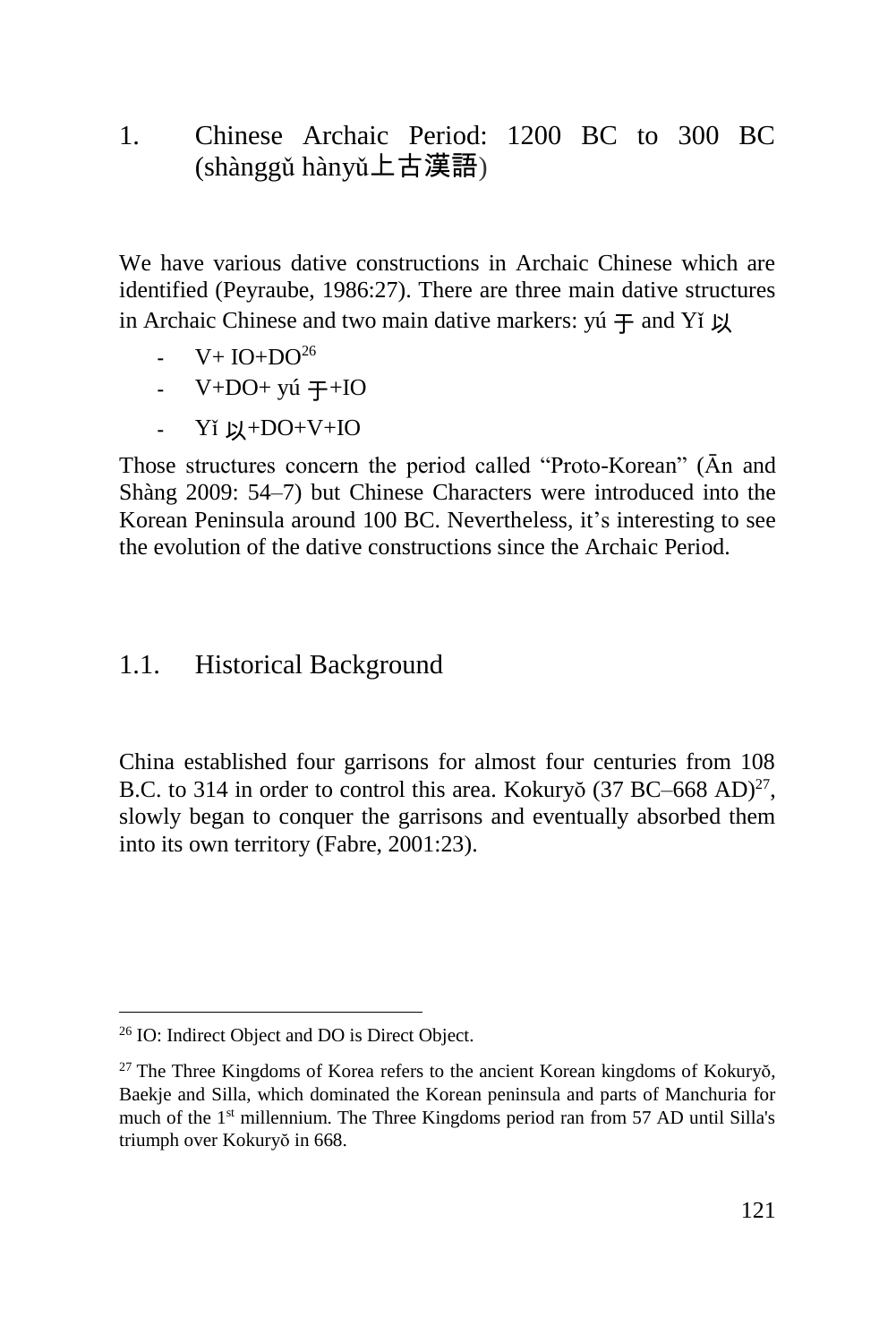### 1.2. Language

Early Old Korean corresponds to the period where Korean people are going to use a writing system for the first time: Chinese Characters (Hancha). There is also unification of the Korean Language, one in the southern part, the "Han Language", and one in the northern part, the "Kokuryŏ Language". This is the first period of transformation of the Korean Language<sup>28</sup>.

### 1.3. Data

1

The three main structures of the classical period described by Peyraube are still followed and a new construction emerged: V1+V2+IO+DO (see the texts of Sī Mǎqiān in Shǐjì) <sup>29</sup>. Concerning

 $28$  In North Korea, it is believed by some scholars for example (Ryu Ryŏl 1994) that the Korean people had their own written alphabet before the use of Chinese characters. In a written work from the  $15<sup>th</sup>$  century entitled, "Dragon Flying to the Guardian of the Sky", Sinji is given credit for having created a 16 alphabet letters. Legend records that Sinji, had gone hunting one day, found traces of a deer, and received inspiration to the point of making an alphabet. In North Korean hagiography, Sinji generally represents the image of a man "powerful", "a ruler", or "a great sovereign". In South Korea it is said that these sixteen letters of the alphabet Sinjŏn somehow represent an ancestor to Hangŭl (the Korean alphabet) for North Koreans. Legend notwithstanding, what came into existence was a sixteen letter alphabet (Sinjon) which thus formed a Korean means of writing, separate and distinct, from Chinese characters. However, over time there has been much difficulty in finding the exact use of Sinjŏn and its components namely its system, its alphabetical order, the phonetic value of each word, etc. Little or no reference, outside of the legend has been made to its existence in literary works from South Korea. Although the issue remains a sensitive one for the people of South Korea, the theory of pre-existing writing ideograms remains an issue. This question remains sensitive cause in the South, where everybody learns that King Sejong is the creator of the Korean Alphabet.

<sup>&</sup>lt;sup>29</sup> Old Korean is the equivalent of Early Middle Chinese (300 BC to 600).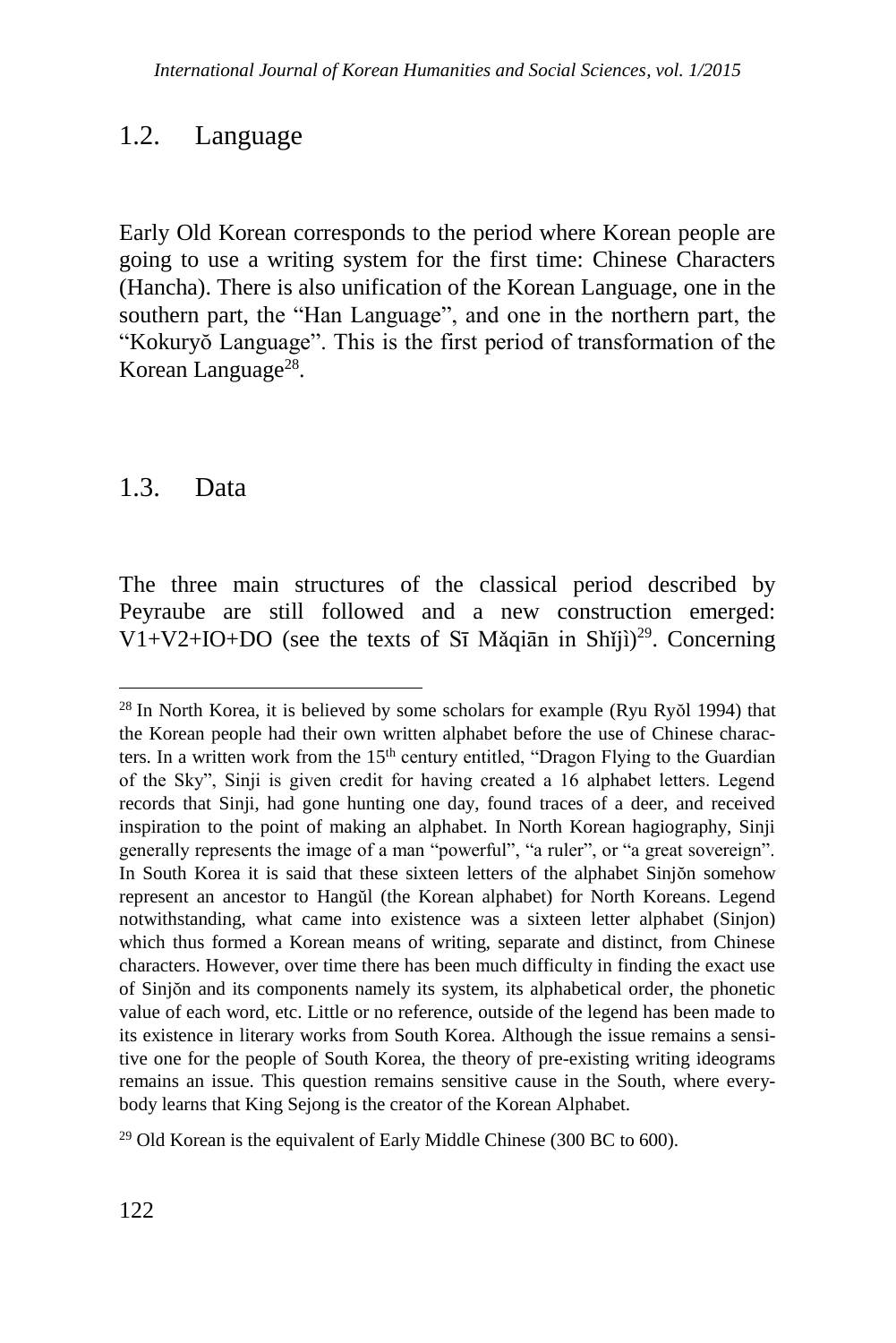Korean data itself, we have to wait until the  $5<sup>th</sup>$  century in order to have materials written by Koreans in Classical Chinese<sup>30</sup>. In the  $5<sup>th</sup>$ century, Chinese characters are used officially as a written language in Korea. The first text we find written by the Koreans is the stele of the king Kwanggaet'o (414) which is a description of the victory against the Manchu and the Wa (Japanese). Here is an example of the dative case in Old Korean.

- (1) 顧命世子儒留王與治 gù mìng shìzi rú liú wáng yǔ zhì [minister](javascript:endicAutoLink()[-entrusted](javascript:endicAutoLink() – crown – King Yuryu – give- command He left the power command to King Yuryu.
- 2. Late Old Korean  $(7<sup>th</sup>$  to  $10<sup>th</sup>$  century)

#### 2.1. Historical Background

Unified Silla (668-935) is the name often applied to the Korean kingdom of Silla when it conquered Paekche and Kokuryŏ. The cultural influence of China is increasingly important. During this period, many native words are replaced by Chinese lexical items such as "river":

Example: 강 *kang* from Chinese lexicon 江 *jiāng* "river". (Old name was 가람 karam).

#### 2.2. Language

<sup>&</sup>lt;sup>30</sup> However, "The song of the yellow bird" is supposedly composed by King Yuri around the 1<sup>st</sup> century A.D. but we cannot find any dative markers in this poem.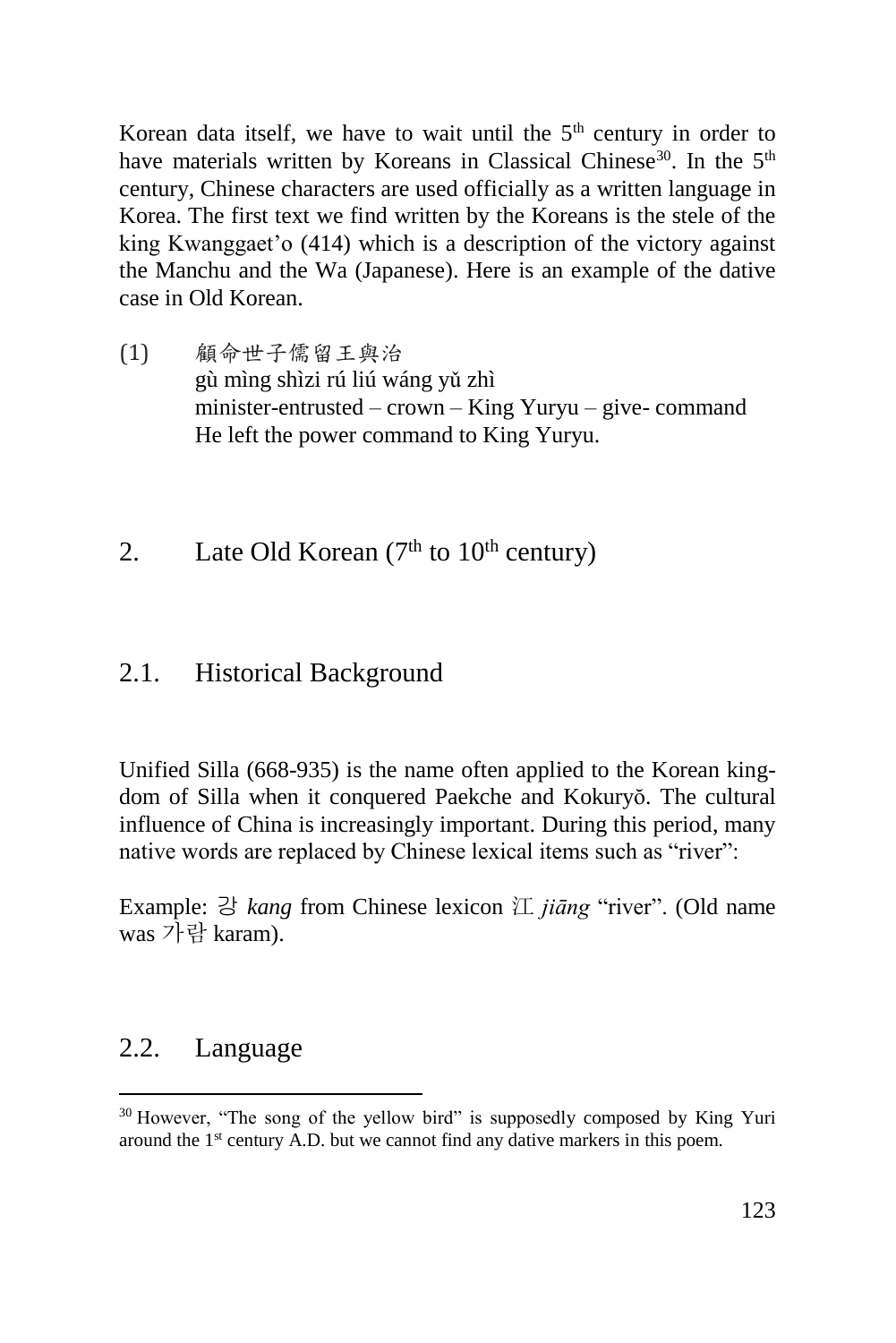In the  $7<sup>th</sup>$  century, Koreans started to realize that the structure of Korean language does not fit with the one in Chinese. Korean Language is supposed to belong to Ural-Altaic Language with a SOV structure while Chinese Language is originated from Sino-Tibetan Language Family with a SVO structure. The most important difference is that Chinese is an isolating language while Korean is an agglutinative one. So the lecture of Classical Chinese by Korean scholars is very difficult. In order to make the reading easier, Koreans have decided to create new writing systems. It is called Idu or Lìdú (吏讀) in Chinese.

 $\circled{1}$  First period: around 5<sup>th</sup> century

Hyanch'al System writing: "Local Letters" (Hyangch'al)

Hyangch'al is an archaic writing system of Korea and was used to transcribe the Korean Language into Chinese Characters. Under the Hyangch'al system, Chinese characters were given a Korean reading based on the syllable associated with the character. Called "Vernacular Letters" or "Local Letters", this ancient form of writing borrows the meaning of the character and sometimes its pronunciation. These "Local Letters" were more intended to represent poetry or traditional Korean songs. From the 6th century, we can say not only that Chinese writing not only has gained a foothold in the Korean language, but it is also the time when the loan words from Chinese lexicon really make their appearance. During Unified Silla<sup>31</sup> (668 – 935), new types of writing system appeared.

② Second Period: around 7th century

Idu writing system: "Lecturer for public officer"

<sup>&</sup>lt;sup>31</sup> Unified Silla is the name often applied to the Korean kingdom of Silla, one of the Three Kingdoms of Korea when it conquered Baekje in 660 and Kokuryo in 668, unifying the southern portion of the Korean peninsula. Its last king, ruling over a state in name only, submitted to the emerging Koryo in 935, bringing the dynasty to an end.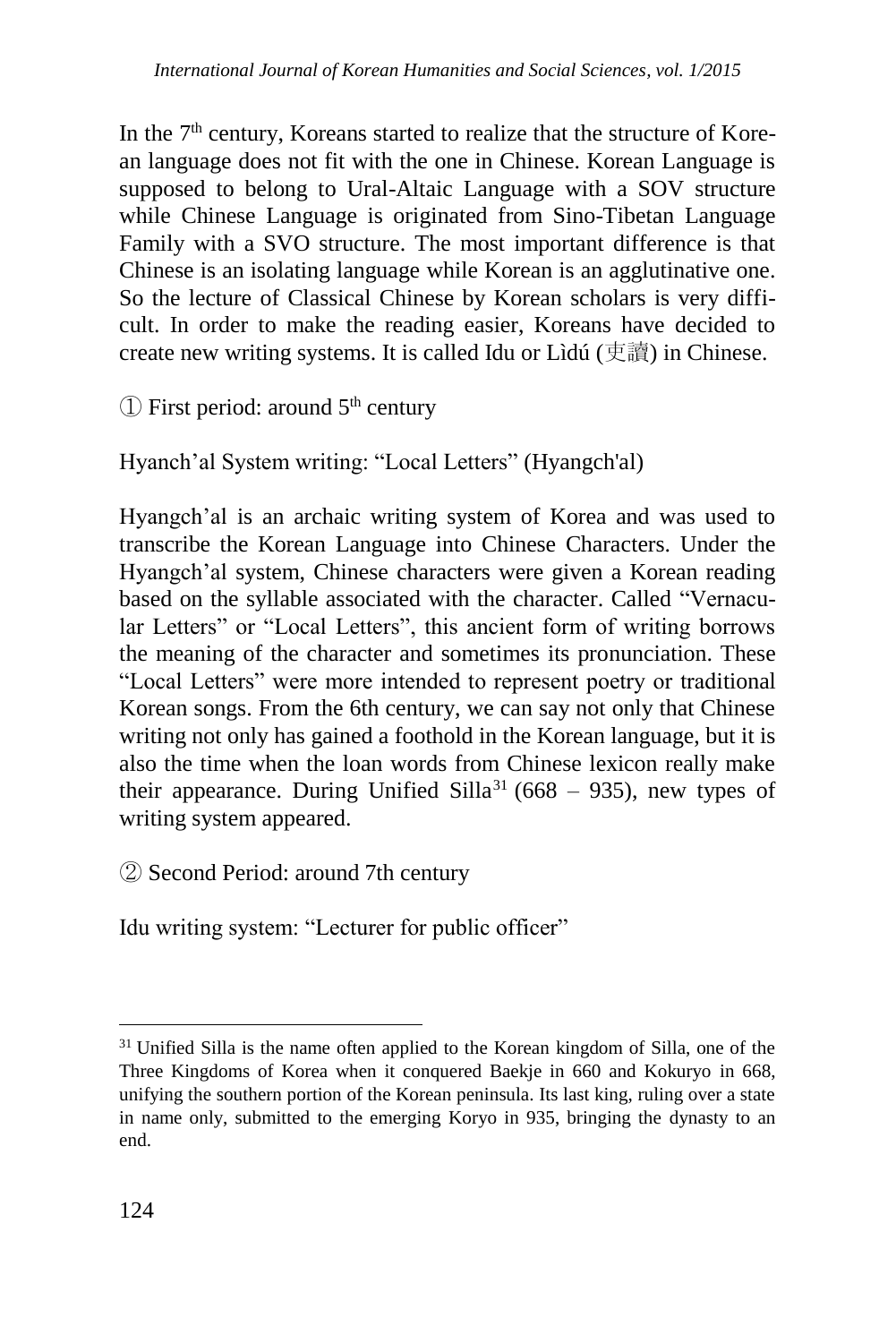Idu is an archaic writing system that represents the Korean language using Chinese characters. The Idu script used the Chinese characters along with special symbols to indicate Korean verb endings and other grammatical markers that were different in Korean from Chinese (Nam, 2000: 57). In a broad sense, Idu is a term that refers to all borrowings of Chinese characters; it is a use of Chinese characters adapted to Korean grammar. It was during this period (8<sup>th</sup> and 9<sup>th</sup> century) that Korean people began to combine Chinese and Korean. Terms are expressed in Chinese characters, and suffixes and auxiliaries in Korean. This system had the advantage of being used for more than eight centuries before the use of the current Korean alphabet. This monk Sŏl Chong is usually presented as the inventor of this writing system. In the late 8th century, between these two systems emerged another mode of writing.

#### 2.3. Data

As we mentioned before, Buddhism spread over the peninsula. Two monks, Wonhyo and Uisang, symbolize this phenomenon (Lee, 1992). From this period of time, most of the texts and documents have disappeared. For instance, only 25 poems remain but we cannot find any dative marker in them.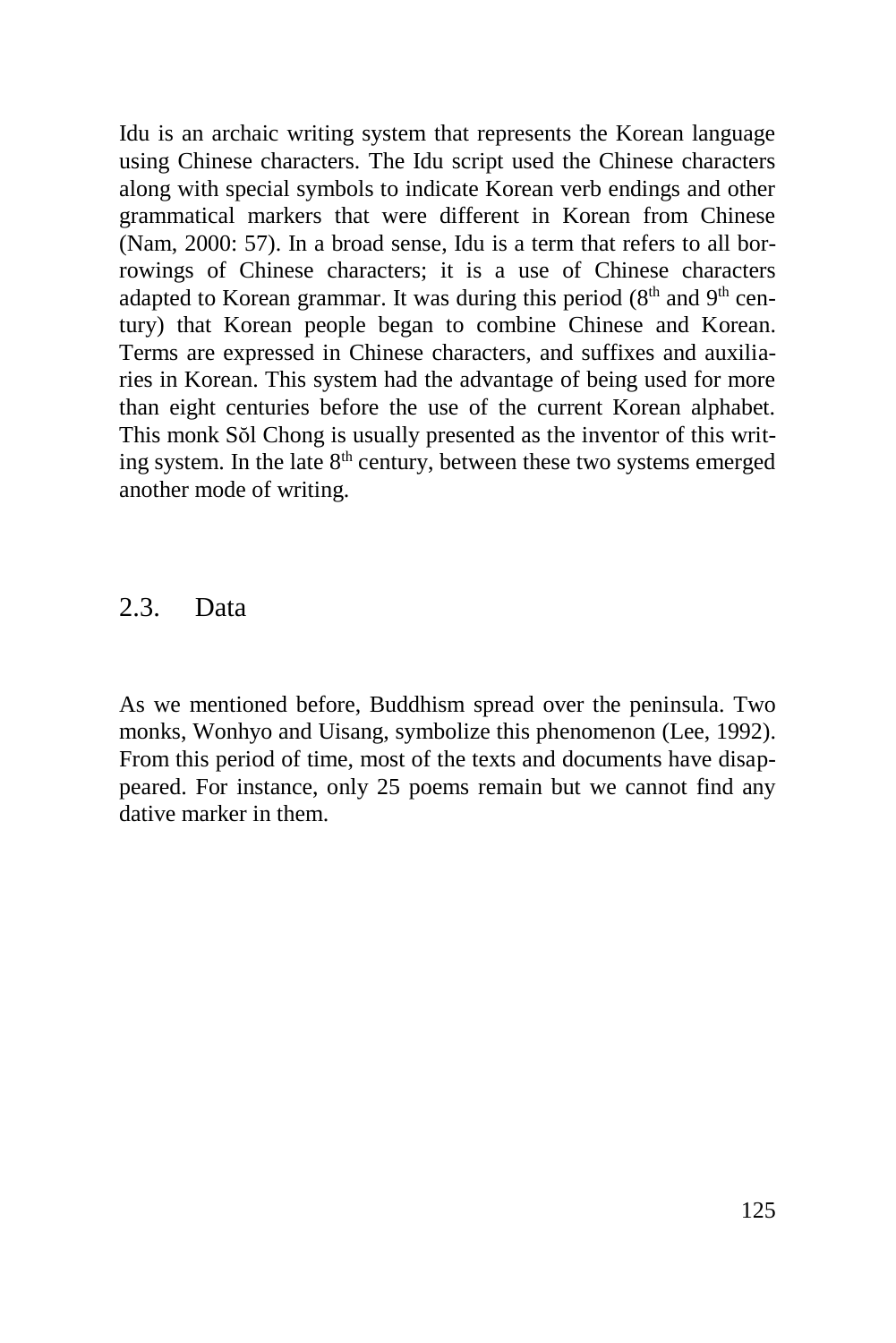## 3. Early Middle Korean:  $10^{th}$  to  $14^{th}$  century  $(3/7)$ 중세한국어 前期 中世韓國語)

## 3.1. Historical background

Koryŏ was a Korean dynasty established in 918 by King Taejo. The cultural and the political influence of Song China were increasingly influential. In 958, King Kwangjong set up the national civil service examinations. These tests measured candidates' knowledge of the Chinese classics. Buddhism and Confucianism had also a strong impact on the Korean peninsula.

### 3.2. Language

During the Koryo dynasty the Chinese Korean lexicon took shape. The Idu writing system and the influence of the Chinese lexicon over the native words in Korean are very important. Meanwhile, another writing system is created in Koryŏ dynasty called Kukyŏl (Na, 2008:63). Unlike the Idu and Hyangch'al systems which preceded it, Kukyŏl used specialized markings, together with a subset of Chinese characters, to represent Korean morphological markers. Also, the Idu and Hyangch'al systems appear to have been used primarily to render the Korean language into Chinese characters; on the other hand, Kukyŏl sought to render Chinese texts into Korean with a minimum of distortion.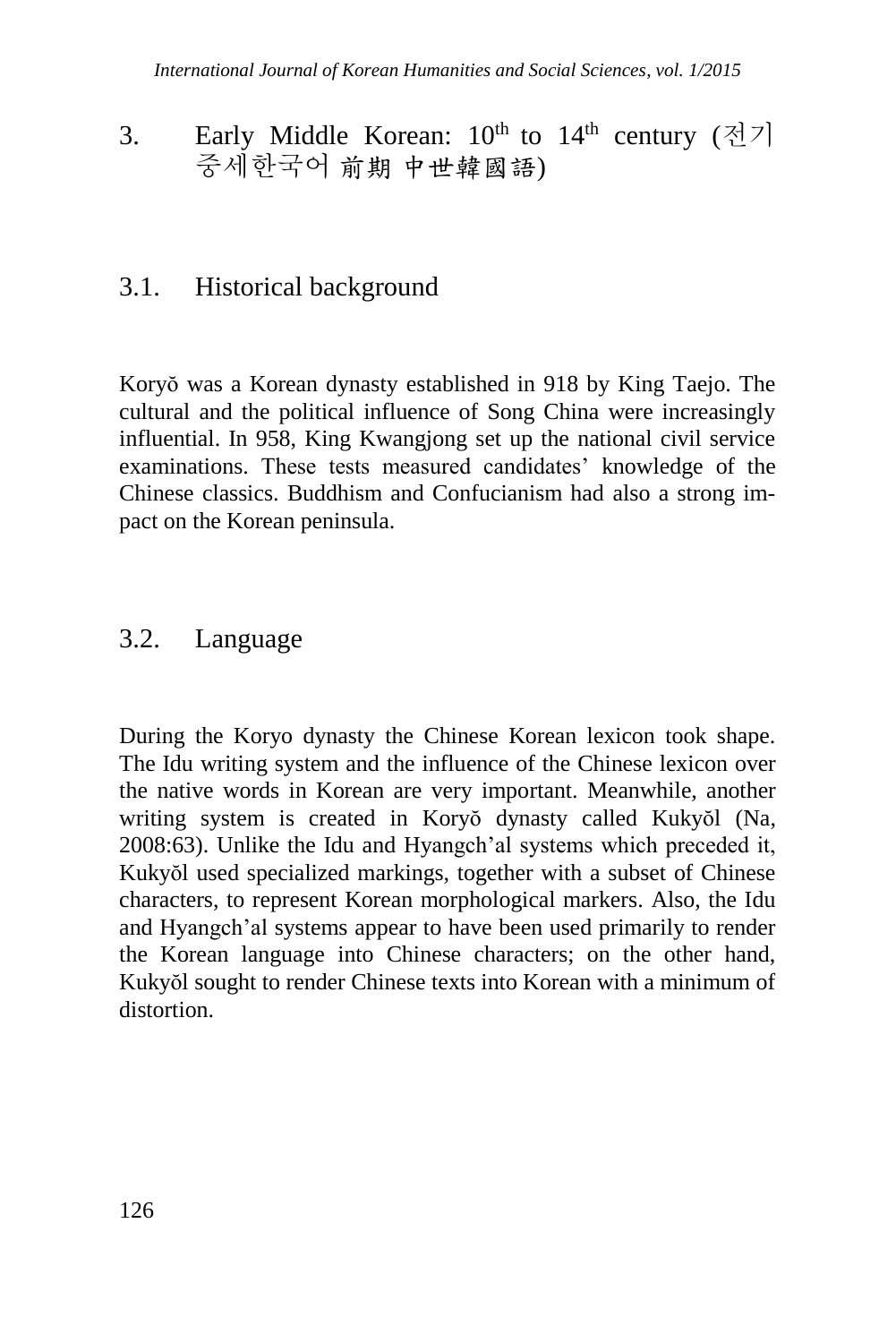#### 3.3. Data

In Early Middle Korean, we can identify one dative marker: *yŏkchung* (역중亦中). We can notice here that the size of the Chinese Character to express grammatical markers is smaller than the rest of the sentences below. That is also the case for the dative marker in Korean (Ko, 1977).

(2) 出父狄三亦 子息亦中 奴婢分給決 ch'ulbuchŏksamyŏk chashikdŭngyŏkchung nobibunkŭbkyŏl father-chŏksam- subject marker- son-dative marker- slavedistribute-decide Father Chŏksam (his name) has decided to offer a servant to his son. (南氏奴婢文書 2-4;1382)

Another example:

- (3) 出子奴龍萬亦中 傳許與 身故 Chulchanolongman yŏkchung chosuyŏk shingo Long man father-dative marker- give- dead body (They) gave to Longman's father the dead body. (南氏奴婢文書 7-8;1382)
- 4. Late Middle Korean: 14<sup>th</sup> to 16<sup>th (</sup>後期中世韓國語)

#### 4.1. Historical background:

The Chosŏn Dynasty, founded in 1392 by the Korean General Yi Sŏng-Kye, overthrew the Koryŏ Kingdom and at the same time ended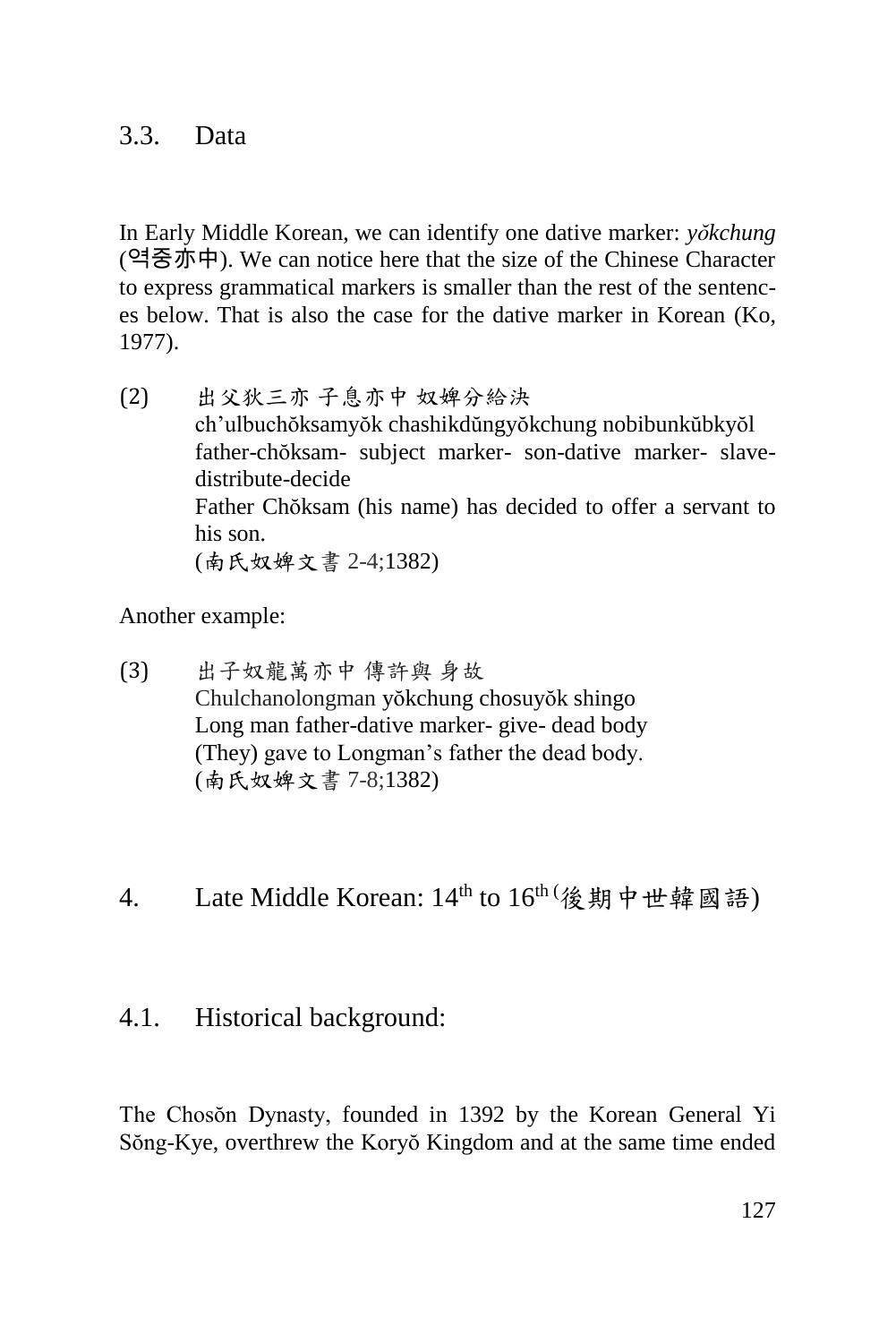Mongol domination which had lasted until the 1350s. During its reign, Chosŏn consolidated its effective rule over the territory of current Korea, encouraged the entrenchment of Korean Confucian ideals and doctrines in Korean society, imported and adapted Chinese culture, and saw the height of classical Korean culture, trade, science, literature, and technology.

#### Language:

King Sejong profoundly affected Korean history with his introduction of [Hangul,](http://en.wikipedia.org/wiki/Hangul) the native phonetic alphabet system for the [Korean lan](http://en.wikipedia.org/wiki/Korean_language)[guage.](http://en.wikipedia.org/wiki/Korean_language) Before the creation of Hangul, only members of the highest class were literate (hanja was typically used to write Korean by using adapted Chinese characters, while Hanmun was sometimes used to write court documents in classical Chinese). Late Middle Korean sees the rise of the Korean Alphabet. During that period, we can observe origins among the dative markers in Korean language: verb, noun, demonstrative pronoun (Cho, 2008).

#### 4.2. Data

### *Dative constructions originating from demonstrative Pronoun:* 의 그어긔

In Late Middle Korean, the locative demonstrative pronoun turned to be used as a dative marker.

- General Form: 의 그어긔
- (4) 病人으로그어긔 소변을 누워 나잘만 두면 [구급 하:17] (1489). byŏngin ŭro kŭŏkŭi sobyŏnŭl nuwŏ nachalman dumyŏn desease-person- IO- patient-pee-OD-make-well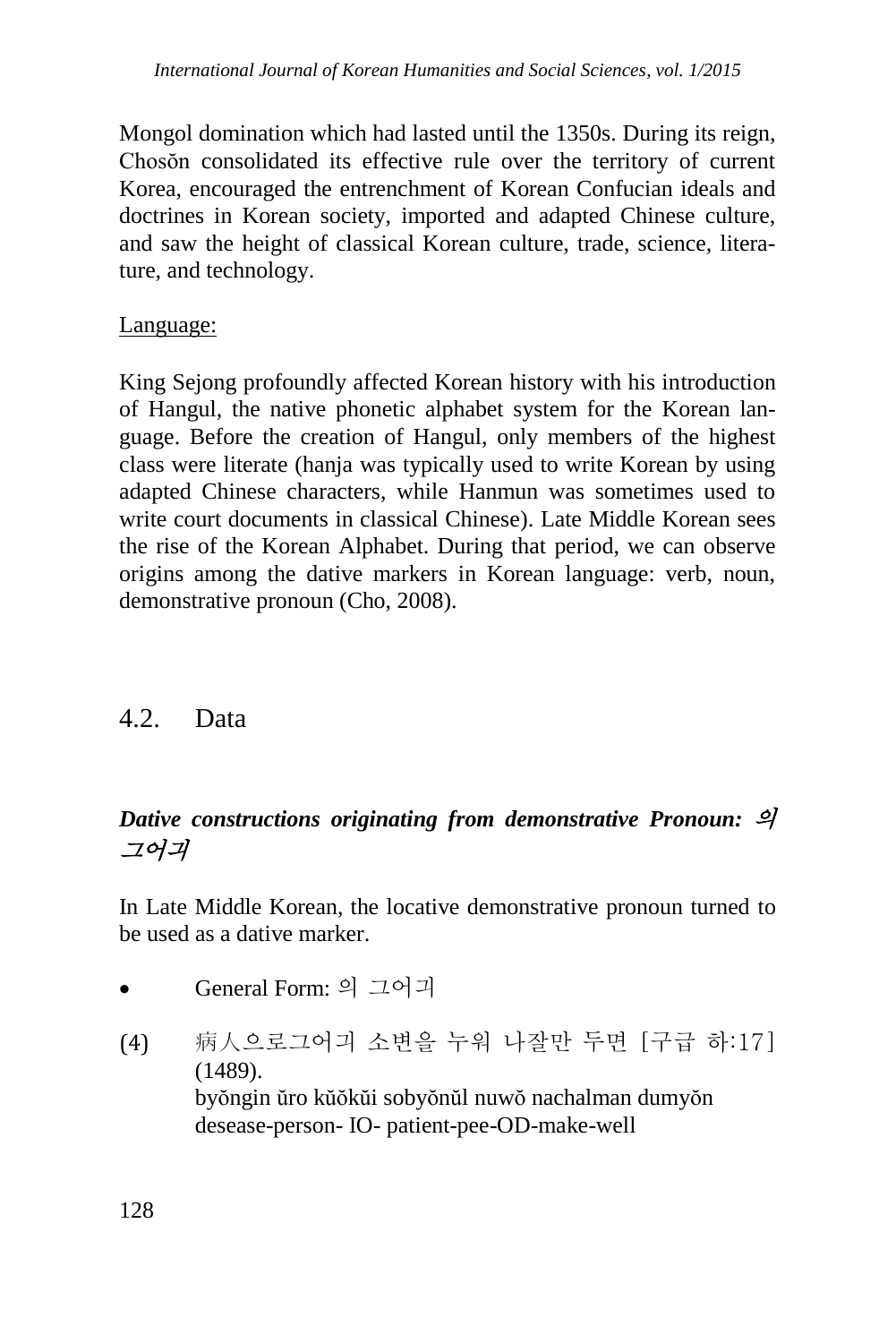Try to make the patient urinate well.

#### *Dative constructions originating from noun: 의 손*

(5) 내 漢兒人의 손 글 호니 (번노 상:2] (1515) nae hanainui son kul bihoni my-chinese-children-IO-book study Tell Chinese child to study.

#### *Dative constructions originated from verb: ・라*

- (6) 이바 내 너 려 가르쵸마 yiba nae no daryŏ karŭch'yoma you-come- you-me-IO-teach Come here to teach me.
- 5. Modern Korean: 17<sup>th</sup> to 19<sup>th</sup> (근대국어近代國語)

### 5.1. Historical background

What is so significant about this time period? It is that war altered the course of language development, in this part of the world, and thus caused the progress of that language to be suspended. Prior to the war with the Japanese in 1592 Seoul was a city with a population of 80,000. It should be also be noted that this extensive migration of Korean people, due to the Japanese invasion of 1592, exhibited great influence on the development of contemporary Korean.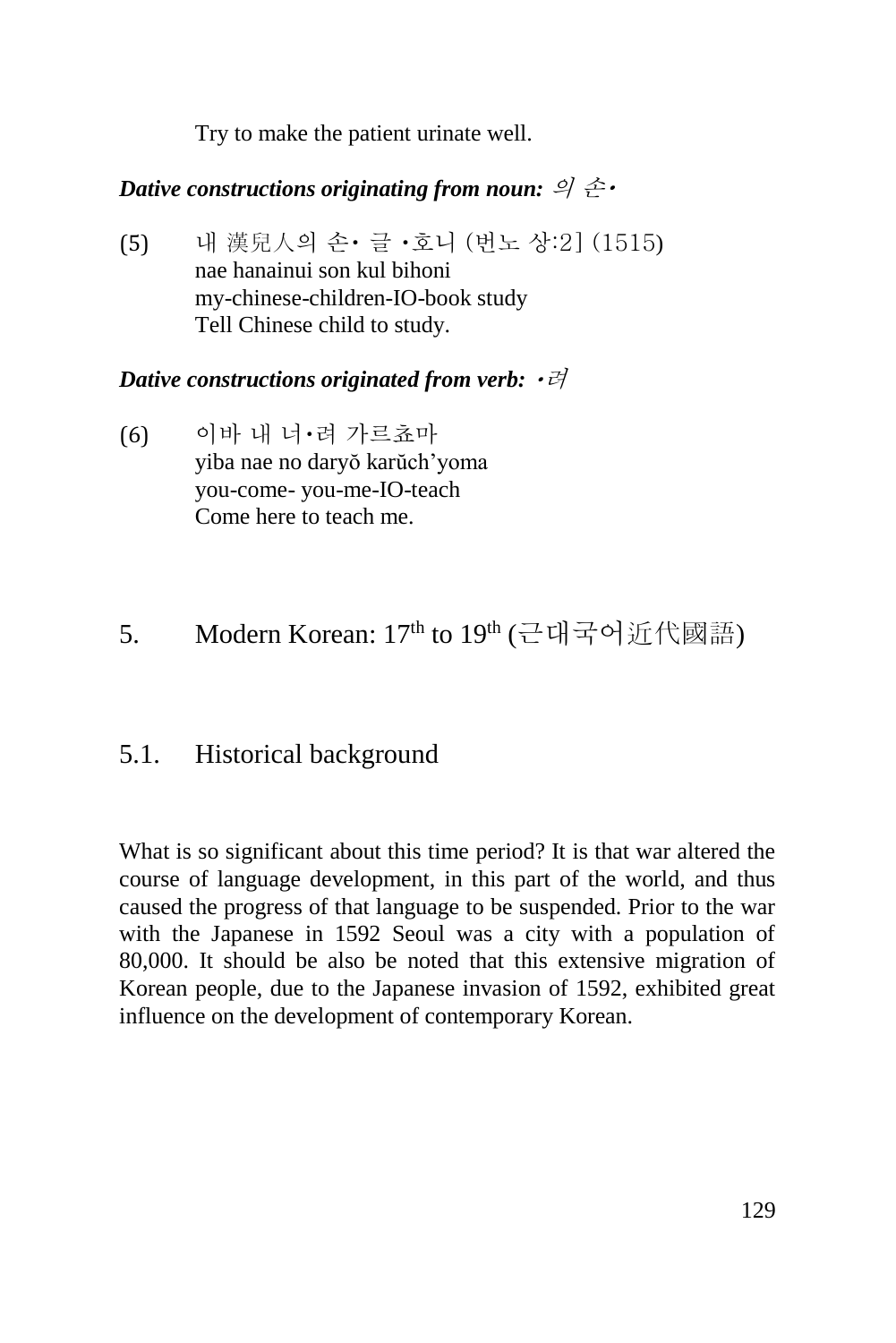### 5.2. Language

At that time, language change is accelerated because of the war leading to intellectual influence of the various dialects. For example, some dialects of South directly affected the dialects of the central region. For example,  $\Delta$  "/" z is lost after the war in the 17th century. After the Japanese invasions, the Kingdom of Korea closes on itself and the ruling classes refuse any outside influence. The country became isolationist and the successive kings prevent any contact with foreign countries other with than China Manchu to which they pay tribute. It is also during this period that has the nickname "Hermit Kingdom" came to refer to Korea. This isolationism, slowed technical progress and any reform of institutions, resulting in a long decline, and made Korea prey foreign powers. This isolationist policy eventually materializes in linguistic borrowing from China. Despite the still important influence of the "Middle Kingdom", a tendency to change Chinese loan words grows gradually. After the devastating effects of the war, Seoul lost approximately half its population largely due to extensive migration to other parts of the world necessary to relieve economic and social pressure caused by the war effort. Therefore, the war of 1592 has been generally agreed upon as the dividing line between the Late Middle Korean to Modern one. By so doing the focus of the language switches from written to oral (also from Cho, 2008).

### 5.3. Dative markers originating from demonstrative pronoun

Intimate Form: 게/의게>의게

Intimate Form: 의거긔 until  $18<sup>th</sup>$  century.

(7) 남지늬 거긔 머굴 것 보내더라 [삼강 열:8]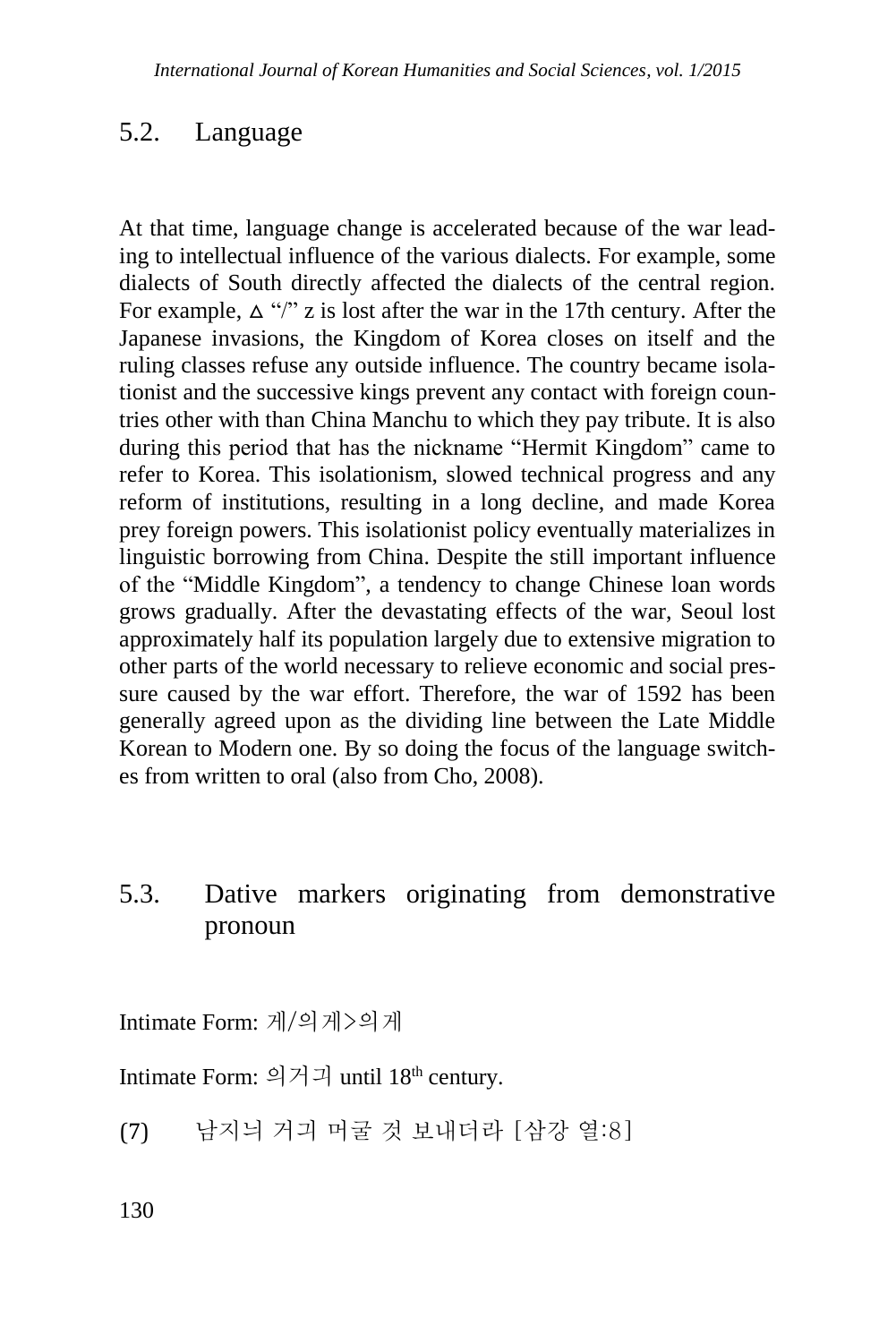namchinŭi kŏkŭi mŏkŭl kŏt bonaedŏra husband-IO-food-sent I sent food to my husband.

- 5.4. Dative markers originated from noun
- Intimate Form: 손 > 의 손대 until  $18<sup>th</sup>$  century.
- (8) 내 너손 디워 라 주마 [노걸 하:21] (1670) nae nŏsondai diwŏ para chuma I-you-IO-something-sell I sell you something.
- 5.5. Dative Markers originated from verb
- General Form: 다려
- [9] 좌우 다려 무르 · 엇지 져리 분향 · 고 분쥬 · · 뇨 [인봉쇼전] choau dalyŏ murŭdai ŏtchi chyŏri bunhyanghako bunchyuhadanyo choau- (name of a person) - IO-ask-why-so-incense-move (He) askes Choau why so much incense has been moved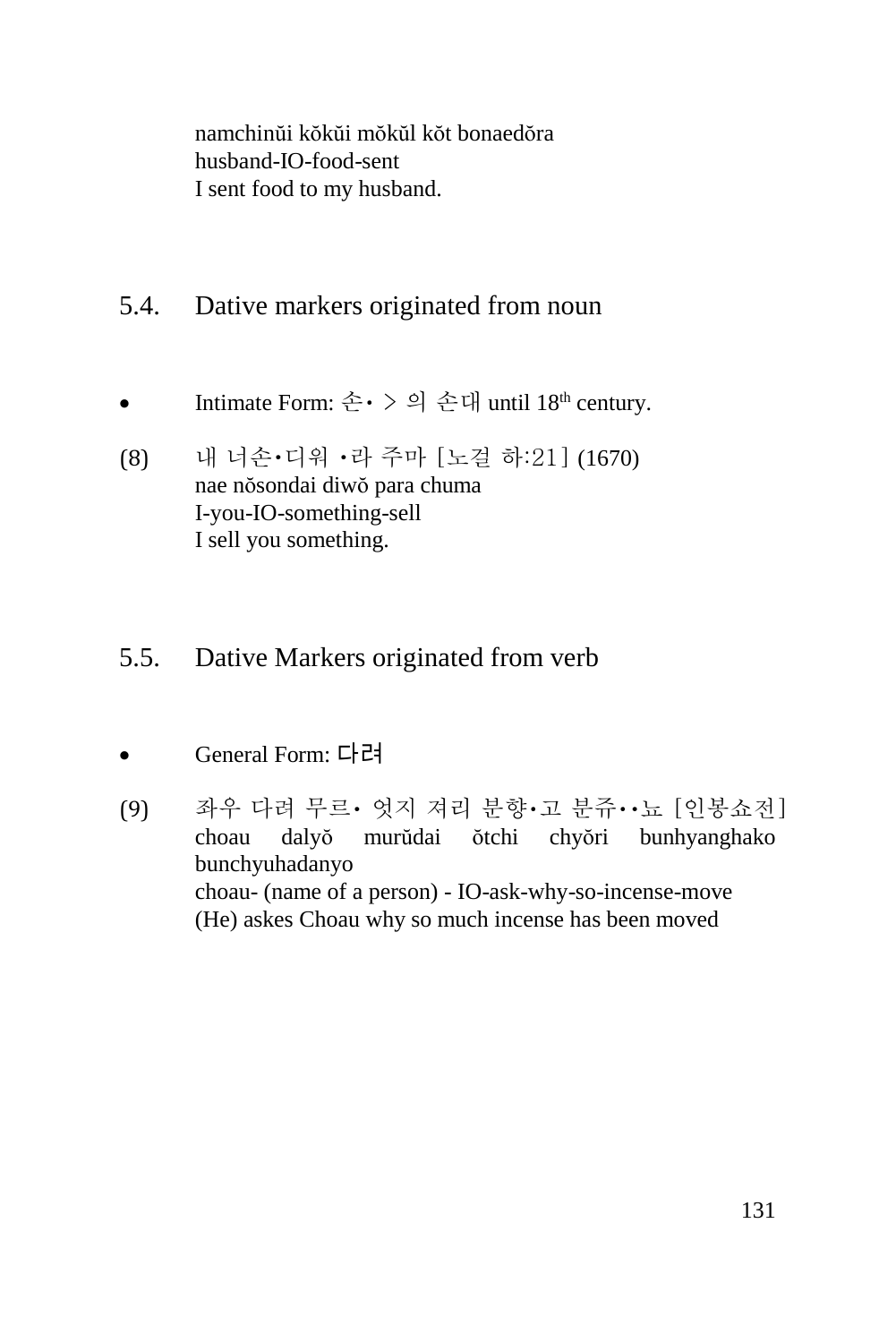- 6. Contemporary Korean Language: from  $20<sup>th</sup>$  to  $2013$ (현대국어現代國語)
- 6.1. Dative markers originating from demonstrative pronoun
- Intimate Form: 에게
- (10) 그녀는 나에게 책을 선물했다 kŭnyŏnŭn na eke ch'aek ŭl sŏnmulhaetta she subject marker me to book DO marker offer She offered a book to me.
- (11) 그녀는 책을 나에게 선물했다 kŭnyŏnŭn ch'aek ŭl na eke sŏnmulhaetta she subject marker book DO marker me to offer She offered a book to me.
- Honorific Form: 께
- (12) 그녀는 선생님께서 책을 선물했다 kŭnyŏnŭn sŏnsaengnimkkesŏ ch'aek ŭl sŏnmulhaetta she-teacher-IO-book-DO-offer she offered a book to teacher
- (13) 그녀는 책을 선생님께서 선물했다 kŭnyŏnŭn ch'aek ŭl sŏnsaengnimkkesŏ sŏnmulhaetta she-book-DO-teacher-IO-offer She offered a book to teacher.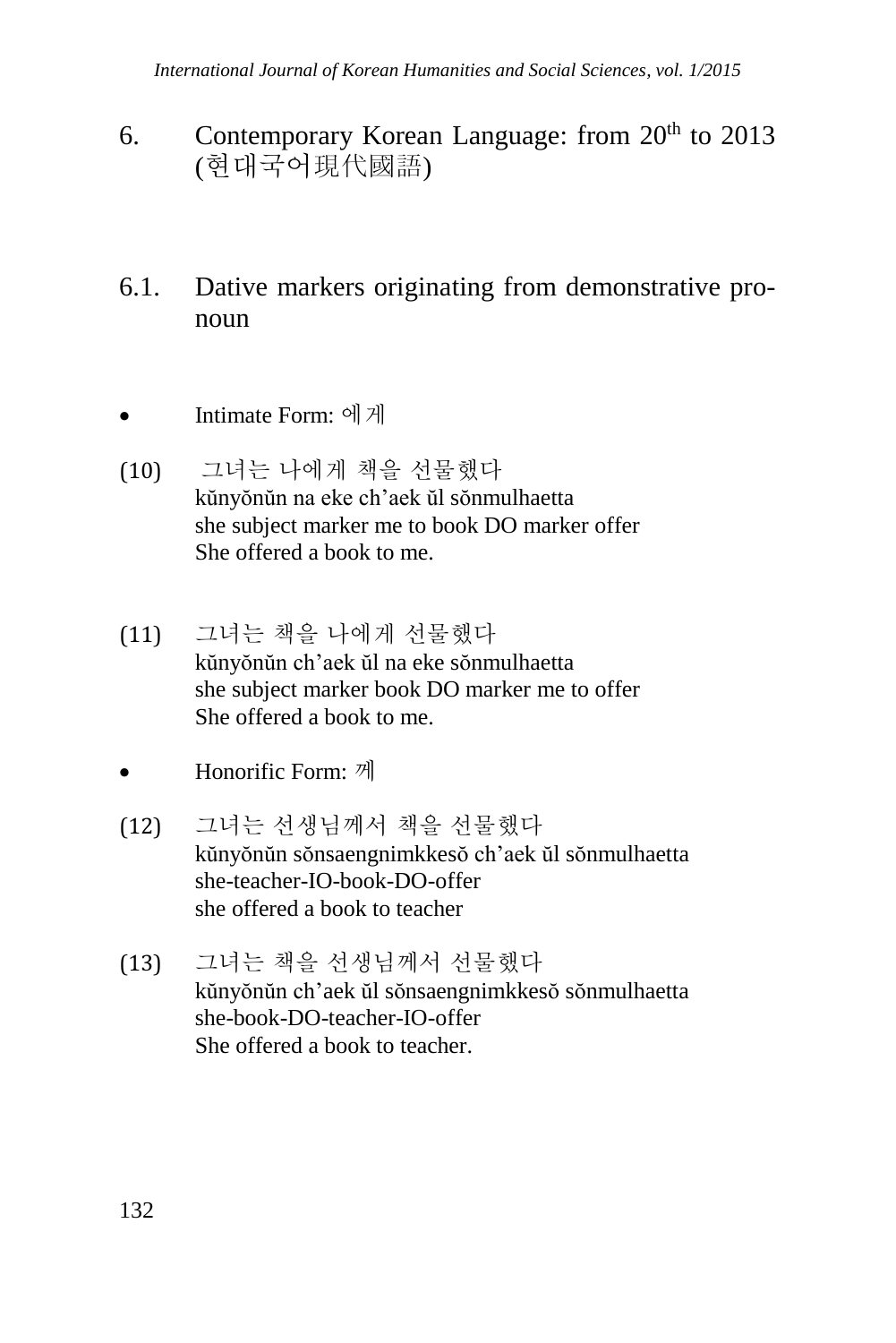- 6.2. The change process of the dative case markers originating by verb
- General Form: 다려/더러
- (14) 지난번에 왜 걔가 나더러 좀 더 남을 배려하라고 한 거지? chinanbŏn e wae kyaeka nadŏrŏ chom dŏ namŭl baeryŏharako han kŏchi last-time-why-he-subject-marker-me-IO-little-more-consider

Why did he tell me to be more considerate last time?

### 7. Conclusion

We find the first dative marker in Korean in the  $5<sup>th</sup>$  century with the stele of the king Kwanggaet'o. Before that period, we can only suppose that Korean people were using the grammar of Chinese until the rise of the Idu writing system  $(6<sup>th</sup>-7<sup>th</sup>)$ . However, we will have to wait until the Koryŏ Dynasty (918-1392) to see the first Korean dative marker.

First evidence of dative marker in Korean with  $\mathfrak{B}$  vu in the 5<sup>th</sup> century.

 13th century: Chinese Characters 亦中 (역중 yŏkchung) is used as the first dative marker in Early Middle Korean. The sizes of those characters are smaller in order to show the grammatical role in the sentence. It belongs to Idu writing system.

15<sup>th</sup> century: Korean Language has his own alphabet and thus Chinese Characters are replaced by Korean letters. Datives markers are also using the Korean Alphabet.

Dative markers in Korean have different grammatical origins: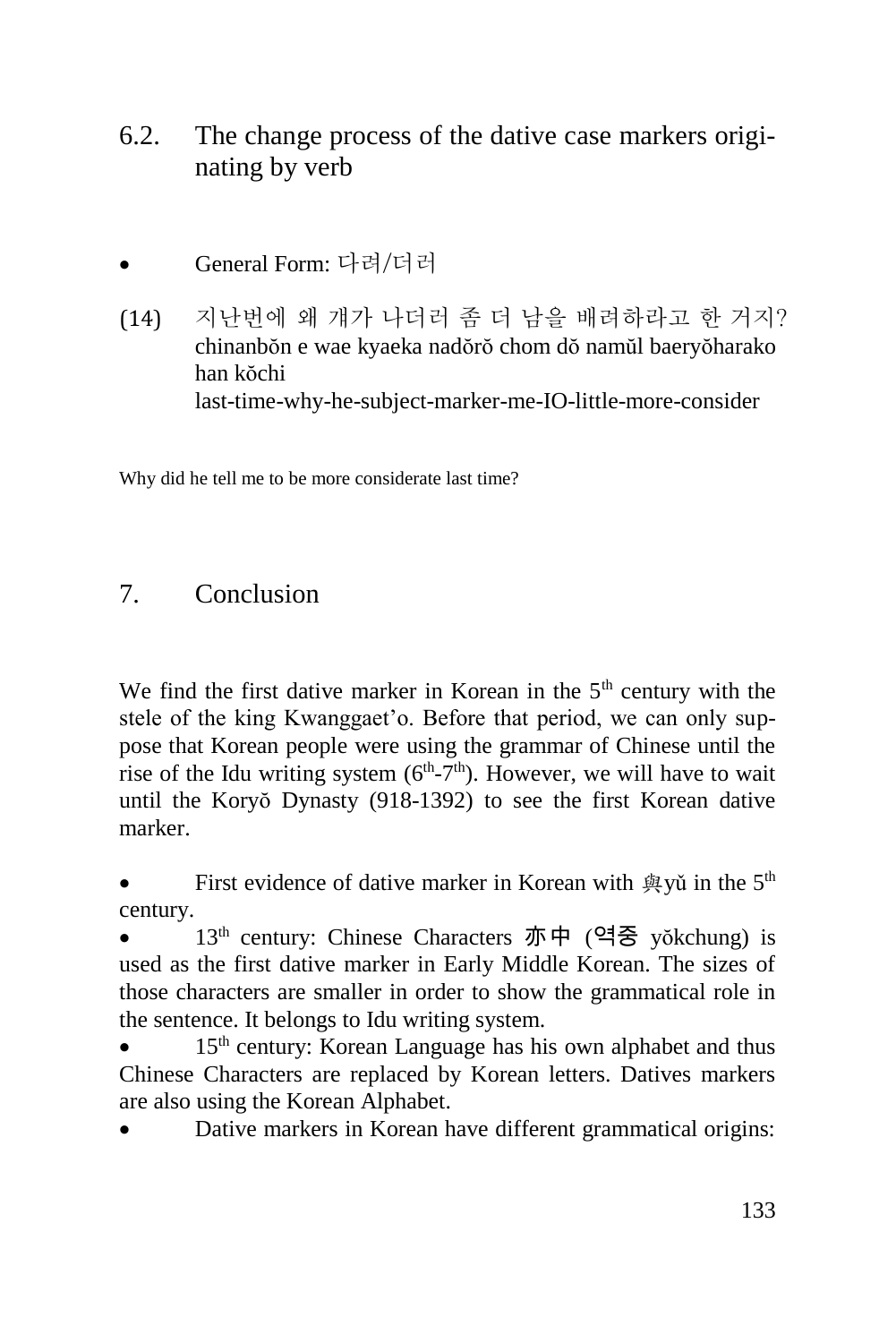verb, demonstrative pronoun, numeral and noun.

 Dative markers in Korean have different levels of speech since  $15<sup>th</sup>$  century.

 From Old Korean to Early Middle Korean, dative markers in Korean used Chinese characters. After  $8<sup>th</sup>$  century, dative markers were probably using the archaic writing system called Idu in Korean.

### 8. Bibliography

- Ān, Bǐngjié, Shàng, Yùhé. 2009. *Hányǔ fāzhǎn shǐ (*History of the development of the Korean Language), Běijīng: Peking University Press.
- Ahn, Pyŏng-Hǔi. 1992. *Kugŏ-sa yŏn'gu* (A study on the history of Korean). Seoul: Ilchisa.
- Cho, Dong-Il, Bouchez, Daniel. 2002. *Histoire de la littérature coréenne: des origines à 1919* (History of Korean literature from its origins to 1919). Paris: Fayard.
- Cho, Kyu-T'ae. 2008. Origin and evolution of the datives markers in Korean. *Baedalmal Editions* 7:61.
- Fabre, André. 2001. *Histoire de la Corée (*History of Korea). Paris: L'Asiathèque.
- Ko, Yŏng-Kŭn.1977. Grammatical theories on Middle Korean. *Chipmundang Journal* 82․230.
- Lee, Dŭk-Tch'un.1992. *Hanchoŏnŏmuncha kwankaesa (*History of the relationships between Chinese and Korean writing systems). Yŏnbyŏn taehakkyo ch'ulp'ansa.
- Lee, Sŭng-Jae.1992. *Koryŏ shidae ŭi Idu (*Idu writing system under Koryŏ). Seoul: T'aehaksa.
- Nam, P'ung-Hyŏn. 2000. *Idu yŏn'gu (*Idu research). Seoul: T'aehaksa.
- Na, Ch'a-Yon. 2008. *Chungsae kukŏ munbŏp ŭi hae (*Understanding the grammar of Mediaeval Korean). Kyohak yŏnkusa.
- Peyaube, Alain. 1986. *Evolution des constructions datives du 14e siècle av. J.C. au 18 siècle* (Evolution of the datives construc-